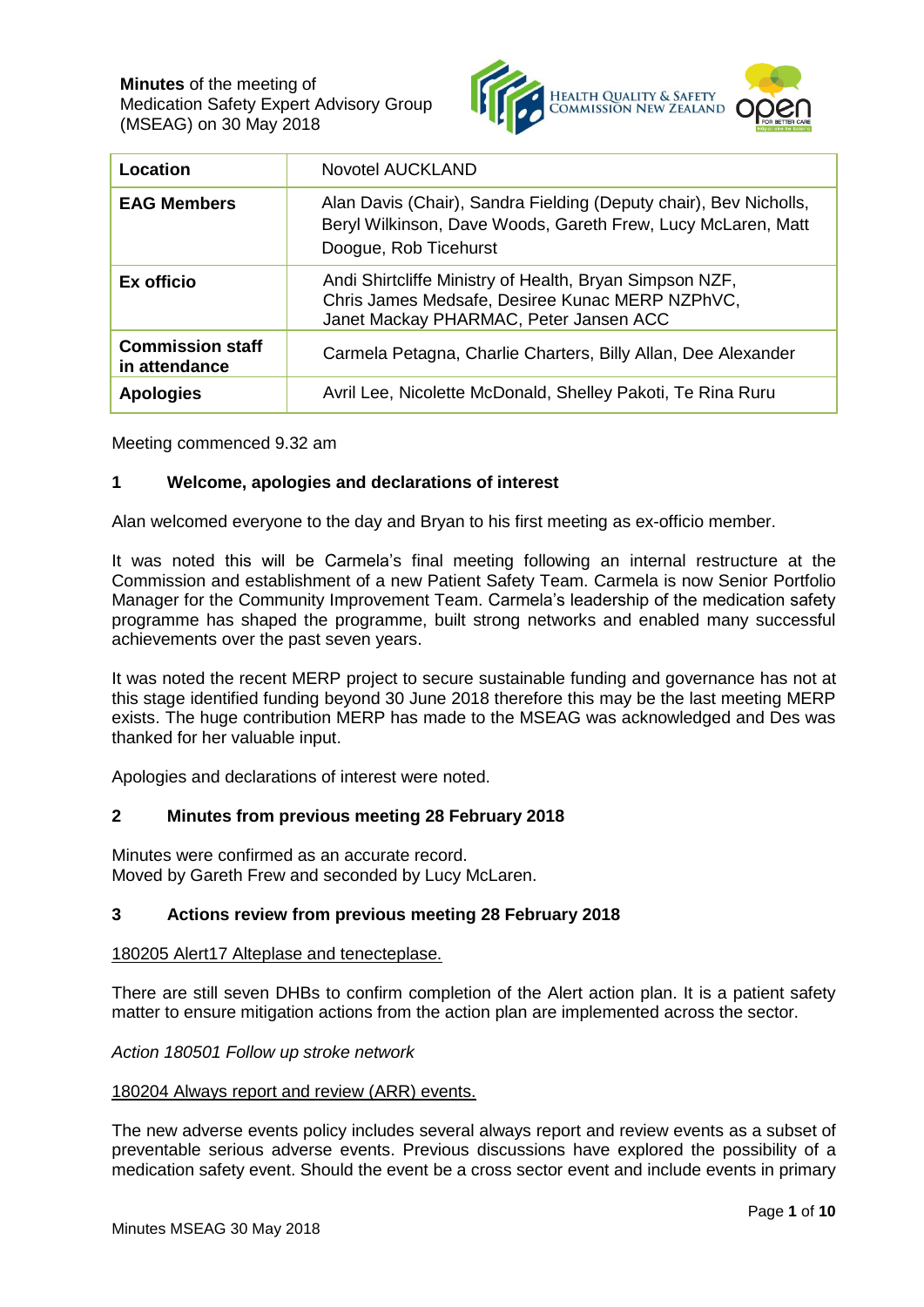care rather than focused on secondary care events? There must be an infrastructure in place, an ARR event should never happen.

Potential events were discussed. One suggestion is the administration of a drug to a patient with a known allergy, however there are no forcing mechanisms in place to prevent this happening. Another suggestion is a dispensing error (for example wrong patient), however there is not a consistent system in place to prevent this either. Dosing errors with Methotrexate are still occurring so another possibility is to focus on high alert medicines (eg methotrexate, potassium). Agreement was not reached on a specific ARR event.

The group agreed discussions would continue, and a meeting will be arranged with ACC to explore events involving errors leading to claims and high risk medicines.

*Action 180502 Medication safety specialist to arrange a meeting with ACC*

#### 180203 Medicines alert groupings

MSEAG requested feedback from a recent NZF meeting regarding the future governance of the alert groupings work. The MSEAG was advised funding is an issue and a business case is in process with a proposal being developed by bpacNZ. It will need close alignment with NZULM, and there are many technical aspects including HISO standards.

*Action 180503 MSEAG chair to write to Stewart Jessamine, Director Protection, Regulation and Assurance, Ministry of Health and ask for an update*

#### 171102 Liquid medicine dose measuring devices

The application has been submitted to PHARMAC. It doesn't fit into any clear therapeutic group but may link to negotiations around medical devices and is currently being followed up. This is linked to action 170807 the communication with Karicare re medication error relating to Vitadol C.

#### 161123 REX inhalers

The MERP and MSEAG wrote to REX Medical expressing safety concerns over the presentation and confusing similarity of the REX family of inhalers. REX have responded and have changed the label. This is now going through the Medsafe approval process.

It would not be possible to achieve standardisation of all reliever inhalers to the colour blue, because of the combined reliever/preventer preparations now available. Patient education needs to emphasise the type of inhaler rather than the colour. Different colour caps are an issue because caps become lost and can be interchanged between different inhalers. Cap design is more important than cap colour. It is also difficult to change products once in the market.

The group discussed whether there needs to be anything extra in the PHARMAC labelling preferences in relation to inhalers. PHARMAC's labelling preferences relate to products being considered for funding as part of the Annual Tender, but there are wider issues influenced by legislation (all products must meet the legislative requirements). The New Zealand legislation is under review and there will be an opportunity for the MSEAG to provide feedback to the consultation on the Exposure Draft of the Therapeutic Products Bill (anticipated in August).

The US Food and Drug Administration and the International Medication Safety Network are meeting in the near future to inform labelling guidelines and this information could be useful to inform New Zealand discussions.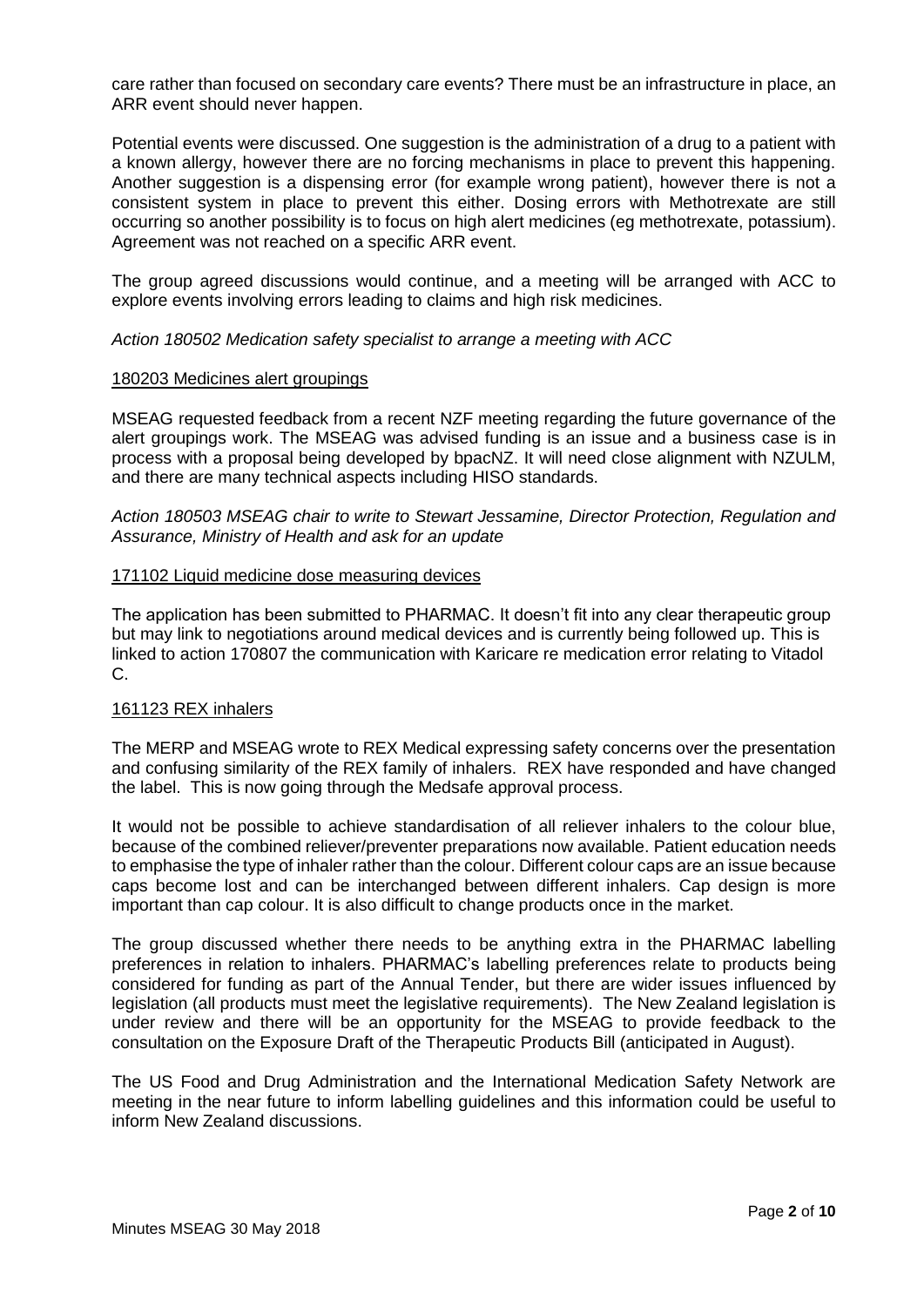*Action 180504 MSEAG to provide feedback on the Exposure Draft of the Therapeutic Products Bill once released* 

*Action 180505 PHARMAC labelling preferences to be circulated for information* 

## **4 WHO global patient safety challenge**

The circulated matrix was discussed. The matrix summarised the main activities of the agencies with responsibility for medicines in New Zealand – Ministry of Health, Medsafe, PHARMAC, ACC and the Commission. There are four domains with broad range of activities identified cross agency. Nothing new is being planned at this stage, activities largely represent business as usual.

In order to document a fifty percent reduction in preventable harm from medicines in New Zealand there will need to be a baseline, but there is no mechanism for measuring or establishing a baseline at present. There is a risk of New Zealand not being able to respond to the WHO global patient safety challenge if MERP ceases to exist and there are no national consistent data collected on medication error.

The WHO global challenge is an opportunity to raise the profile of medication safety in New Zealand. There is now a representative on the WHO global health network and there needs to be ongoing discussion of contributions and actions from New Zealand.

## **5 National project mapping repository**

The proposal to set up a national project mapping repository was discussed. This would be a great opportunity to share knowledge around who is working on what, provide a central database of medication safety initiatives, and potentially become a place to find knowledge and quality improvement tools.

A role of the Commission is to add value by facilitating the sharing of initiatives, and connecting interested parties together across medication safety networks. The repository would be a central place to share activities, knowledge, research and projects occurring across New Zealand in the area of medication safety. It could be helpful for the network to have a repository to pool resources, share expertise and work on projects together where possible to increase research numbers. It would provide visibility of individual projects to see current work in medication safety, and increase possibilities for collaboration.

A similar repository is in use in Australia, the quality use of medicines mapping project. This has been useful when initiating projects to see if another group is working on the same or similar topic and to inform project design and collaboration.

If a national repository is not progressed what would the alternative be for New Zealand medication safety networks, and how would different centres or groups learn what is happening or what work has been completed? Greater sharing of projects and initiatives between twenty DHB there could bring immediate value, however many projects and ideas have an even wider value, extending broadly across sector groups. Options include either an informal exchange of information or a more formal database produced in a sharable format.

The NZPhvC operates a NZ Medication Safety email network that links medication safety champions from across primary and secondary care enabling an informal exchange of medication safety issues and information.

There was general agreement there is value in sharing this kind of information, especially between professional groups without natural links. The MSEAG has a role to become aware of work taking place in medication safety and to share this with the health sector.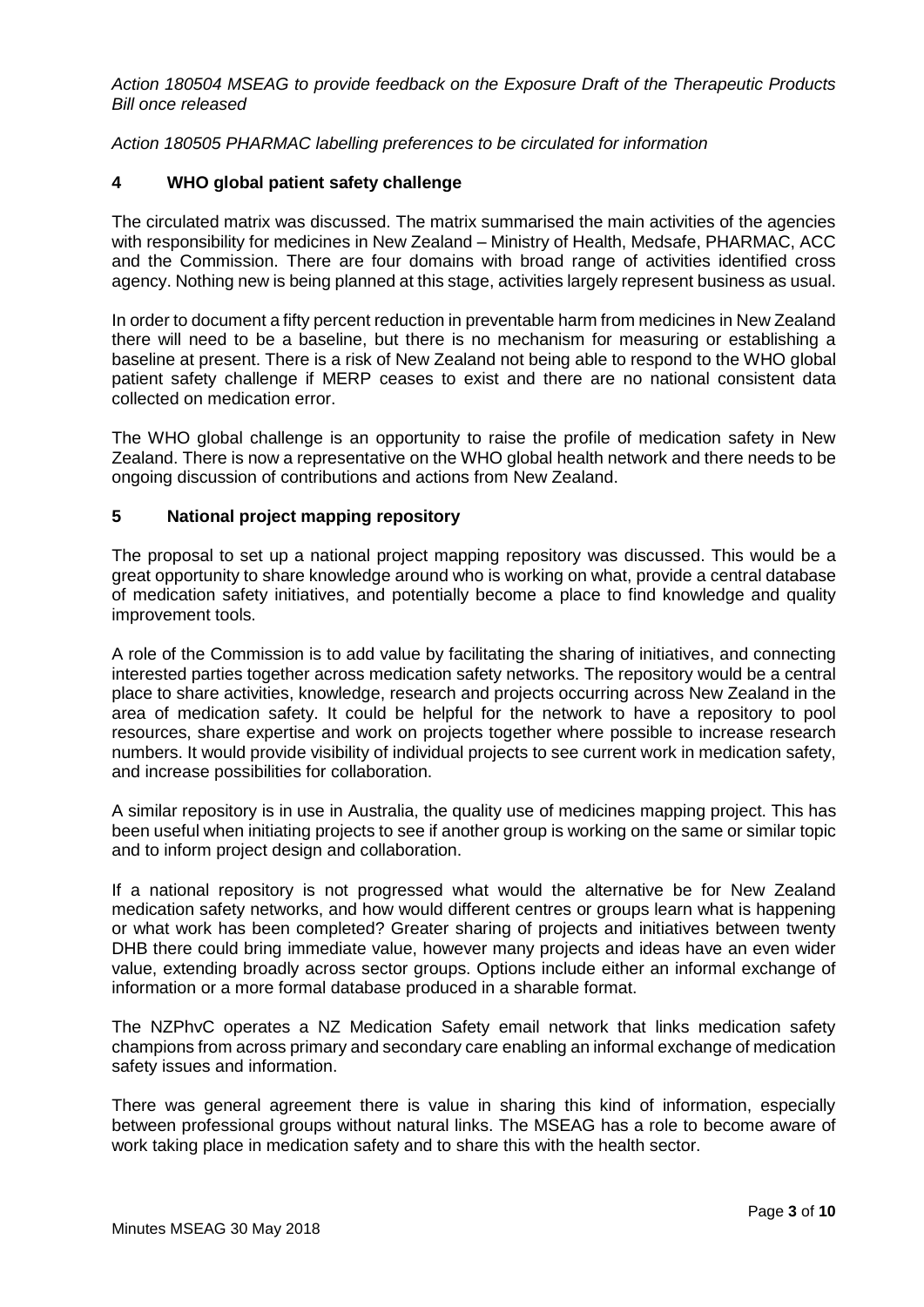# **6 Specify brand criteria**

Discussion was initiated at the February MSEAG to clarify the current list, process, and how information about medicines to be considered for 'specify-brand' can be shared with HCPs. There is no brand warning in many electronic systems. The 'specify brand' document and process is currently being reviewed into a format suitable for circulating to the sector.

*Action 180507 Medication safety specialist to amend document and put forward for publication*

## **7 NZF information to stakeholders**

Bryan Simpson provided an explanation of the New Zealand Formulary's (NZF) process for informing stakeholders of changes to the NZF content. This was in response to MSEAG concerns about recent significant changes to the NZFC paracetamol dosing monograph which did not appear to have been widely communicated ie. ideal body weight dosing changed to dosing on actual body weight and a 5g max daily dose, which has since been changed back to 4g.

The NZF has a website list, and an email programme for users. Around ten thousand users per day access NZF and six thousand are signed up to receive email updates. Although an up-todate list is maintained, there is no current method to identify changes. Risks are involved when old data (which may be used in error) are displayed. A programme is being developed to enable users to look up old versions however the risks need to be identified and managed before this becomes more widely available.

NZF attends stakeholder meetings, publishes articles, builds education into CME for health practitioners, and links with professional bodies and networks. There are technical aspects as well as educational aspects of the information communicated, and NZF would welcome suggestions to further increase visibility and improve processes to inform and update stakeholders.

Providing information to undergraduate and new graduate programmes, and increasing the level of active teaching about NZF to these groups, is an opportunity to improve medication safety education to emerging practitioners. This will be further explored.

#### **8 Funding/availability change of gabapentinoids and safety risks**

Pregabalin has recently been funded, and restrictions for gabapentin freed-up. International experience has shown there is significant potential for the misuse of the gabapentinoids. There is a concern similar misuse may occur in New Zealand, with potential safety risks around increased availability. All networks are responsible for raising awareness and informing prescribers of potential risks.

Pegasus Health PHO has recently sent a message to their GPs to increase awareness and ensure monitoring. It was discussed that sharing this message more widely to all PHOs could be useful. PHARMAC will be monitoring the uptake of these products over the next year (at least).

*Action 180508 Discuss with health quality intelligence team whether to include the prescribing of the gabapentinoids in the Atlas*

*Action 180509 Medication safety specialist to distribute the Pegasus message (with their permission) to all PHOs for dissemination to prescribers and pharmacists*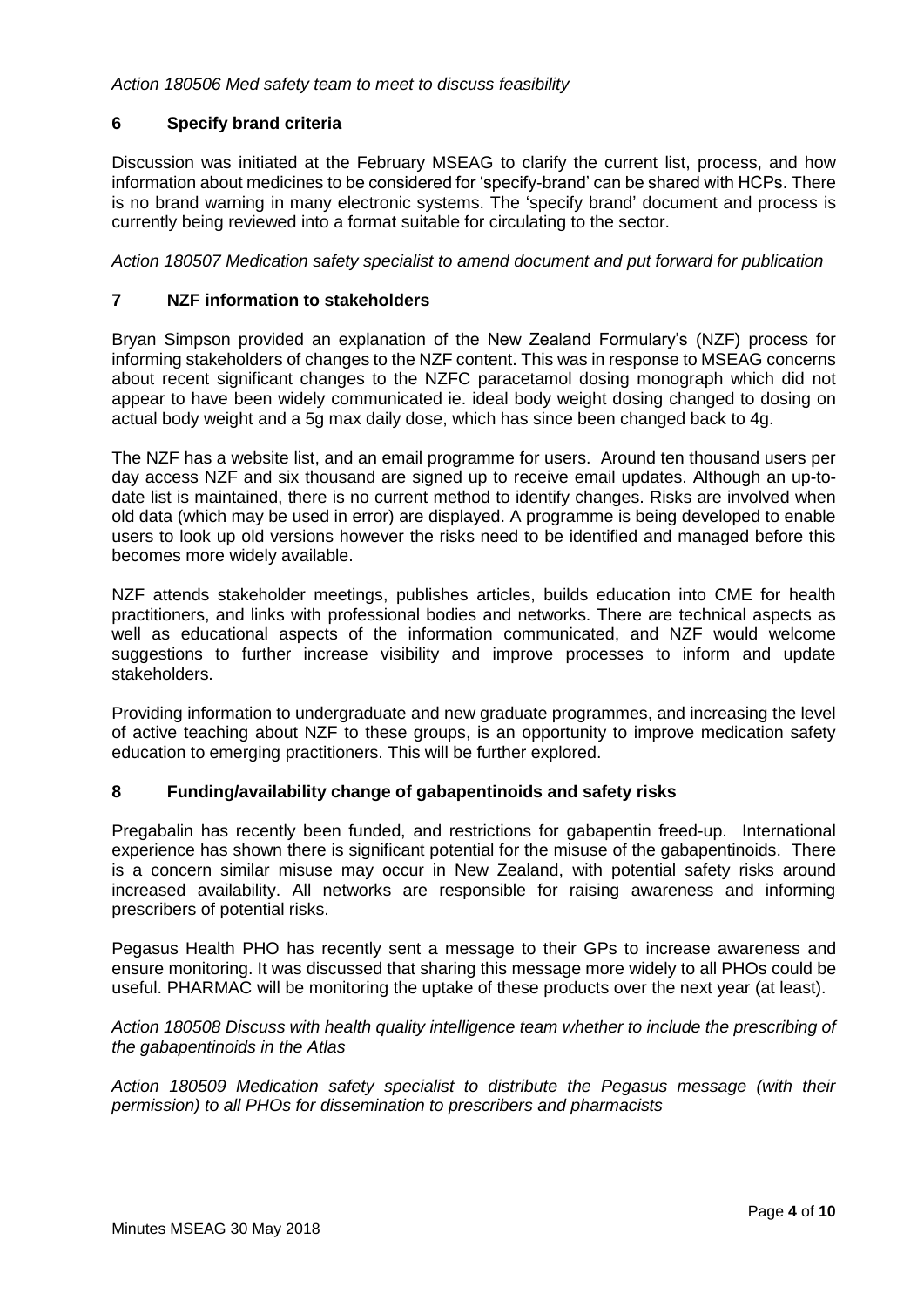# **9 Widen access to rivaroxaban**

From August 2018 the funding restriction will be removed from rivaroxaban. The group noted this is unlikely to cause significant safety issues as the sector now has a greater understanding of the use of novel anticoagulants with the previous funding of dabigatran. Prescribers will need access to accurate prescribing data, including information and alerts on co-prescription with other medicines, and notification these are high risk medicines. A reversal agent is likely to be needed. BpacNZ are planning an article on the clinical use of rivaroxaban.

# **10 Patient story of informed consent for administering medicines**

Sandra Fielding presented "Tell me what this is for" and discussed using motivational interviewing techniques to support medication knowledge. Evidence suggests many patients do not understand their medications. Sandra emphasised the importance of understanding from each patient's perspective what their level of knowledge is, and using OARS (open ended questions, affirmation, reflective listening and summary statements). Providing medication information is a highly collaborative consent process and an interdisciplinary responsibility.

# **11 Conference update**

Sandra Fielding presented highlights from the recent International Forum on Quality and Safety in Healthcare in Amsterdam, and her study tour to the Netherlands. These included advanced bedside technology to improve safety of medicines management, and a keynote from Don Berwick, Institute for Healthcare Improvement discussing the problems still existing in healthcare today despite major efforts in quality improvement over the past decade. How do we focus on the challenges ahead in resourcing the system, developing health services and improving world population health? One of the most important things to remember is - the individual taking responsibility for their own health.

*Action 180510 Circulate publications to MSEAG when available*

# **12 Conporto**

A pilot programme has been developed by Patients First to look across various electronic health systems including GP, hospital and community pharmacy. If a risk indicator is activated the GP is alerted prior to the appointment. Green Cross Health has been trialling the system and the Commission has been involved in evaluation discussions.

# **13 Medication error reporting and learning in NZ**

The action group for the future of the Medication Error Reporting Programme (MERP) held a final meeting in April 2018.

This time limited action group (which was formed to explore sustainable governance and funding arrangements) has completed the agreed activities. At this stage no sustainable funding solution has been identified for the MERP from 1 July 2018. Affected individual stakeholders and groups may decide to continue discussions or design new projects to address identified gaps, and work may continue on the business case.

The need for and value of an integrated shared no-blame cross-sector system, with standardised national error reporting for the purposes of learning was confirmed. Broad cross sector interest was identified but no single agency was identified willing to take up a funding/governance role.

The risks of the current MERP programme ceasing activities include a continuity risk if the standardised infrastructure to report medication error disappears; a national system risk if the system to detect early warning smoke signals or patterns of error is lost; and a financial risk if the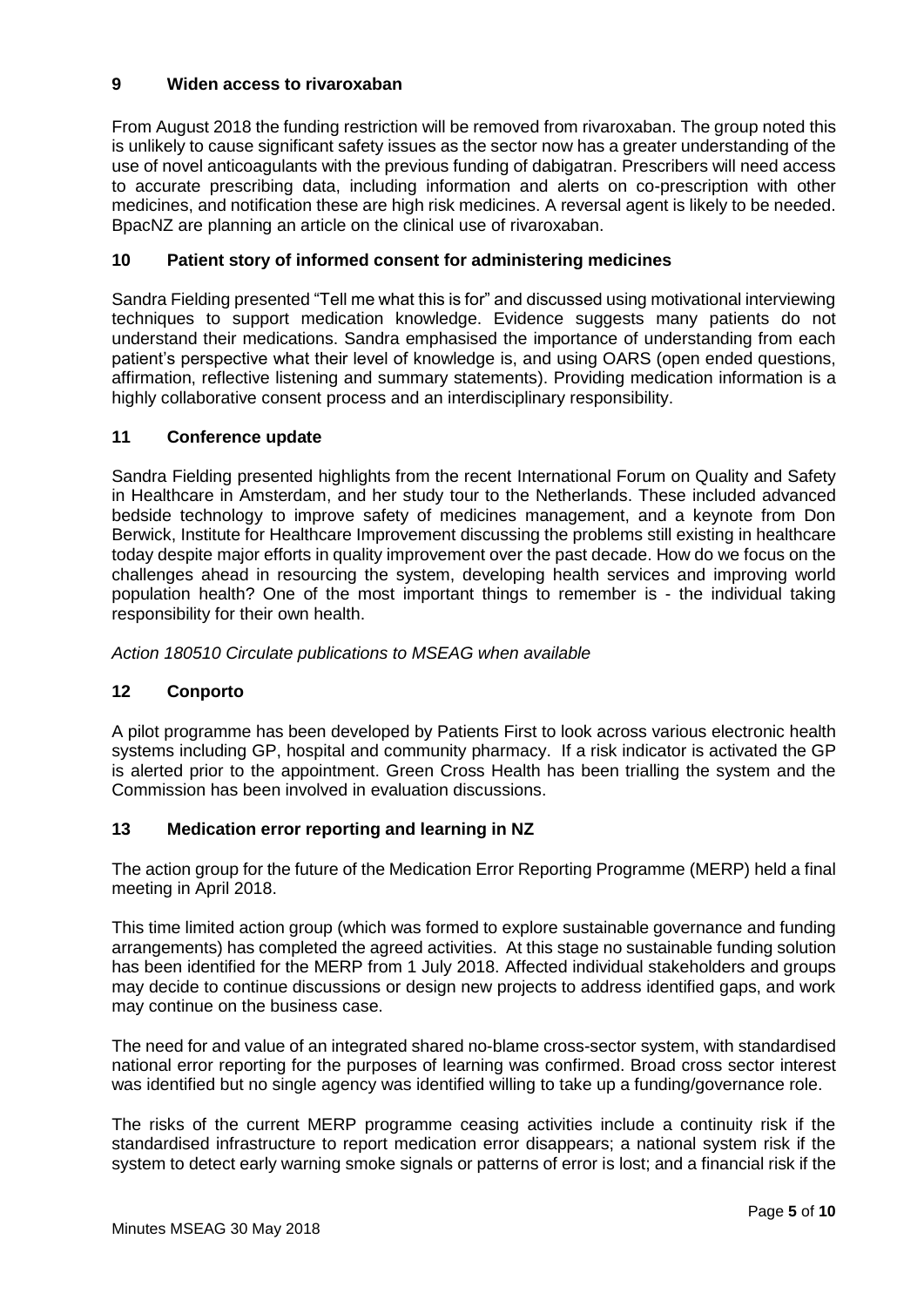costs of errors increase or new systems need to be designed. There is also the risk of New Zealand not being able to respond to the WHO global patient safety challenge.

Should funding not be secured by 1 July 2018, and the MERP ceases functioning, transition and closure arrangements will be managed by the NZ Pharmacovigilance Centre, Dunedin.

Future options include further developing the business case, modifying existing reporting systems to include standardised classification based on international WHO classifications (to provide national reporting and learning), designing new systems with international interoperability, and exploring central funding.

There are many benefits of the current MERP system. It has shown significant benefits recognised by healthcare providers, regulators and manufacturers, and has resulted in specific changes to reduce the risk of medication harm for patients. The NZPhVC hosts and maintains the database of events, reviews and analyses reports with findings presented to the Commissions MSEAG for consideration.

Without the MERP there will be a gap for reporting and learning from medication error in New Zealand using internationally standardised classification. This is a national system issue. The opportunity to develop, scale and embed the existing MERP system will be lost, and there will be a system level risk until a new national system is developed.

## **14 MERP quarterly update**

Desiree presented the MERP report for the period 01 October 2017 to 18 May 2018. There were 512 reports received with 157 reports reviewed and logged to the MERP database. Due to limited resource 355 low priority reports are still to be reviewed. Seven high priority reports were highlighted for MSEAG consideration. Those generating discussion included:

#### Methotrexate and blister packs

Daily dosing of methotrexate instead of weekly due to patient inadvertently taking wrong sequence of tablets from blister pack. It was noted:

- no standardisation for blister packs
- awareness around blister packs needs to be raised
- opportunities for education exist when packs sold to pharmacists and to patients
- patients newly introduced to blister packaging need monitoring and follow up
- special emphasis whenever the pack contains a high alert medicine

The European Medicines Agency (EMA) Pharmacovigilance Risk Assessment Committee is investigating why oral methotrexate dosing errors continue to occur and how to implement preventive measures. New Zealand has contributed to the International Medication Safety Network's (IMSN) submission to this EMA's investigation.

#### Ambiguous labelling of ciclosporin injection

Ambiguous labelling of ciclosporin injection where ampoule does not state total amount contained in ampoule leading to dosing errors. The MERP has advised Medsafe and PHARMAC of these errors and to seek an update. The label meets the requirements of the existing legislation which is under review.

The MERP has collated responses from the NZ Medication Safety email network on key labelling and packaging issues and submitted these for consideration in the agenda of the FDA/IMSN Global Summit on Packaging and Labelling to be held June 2018.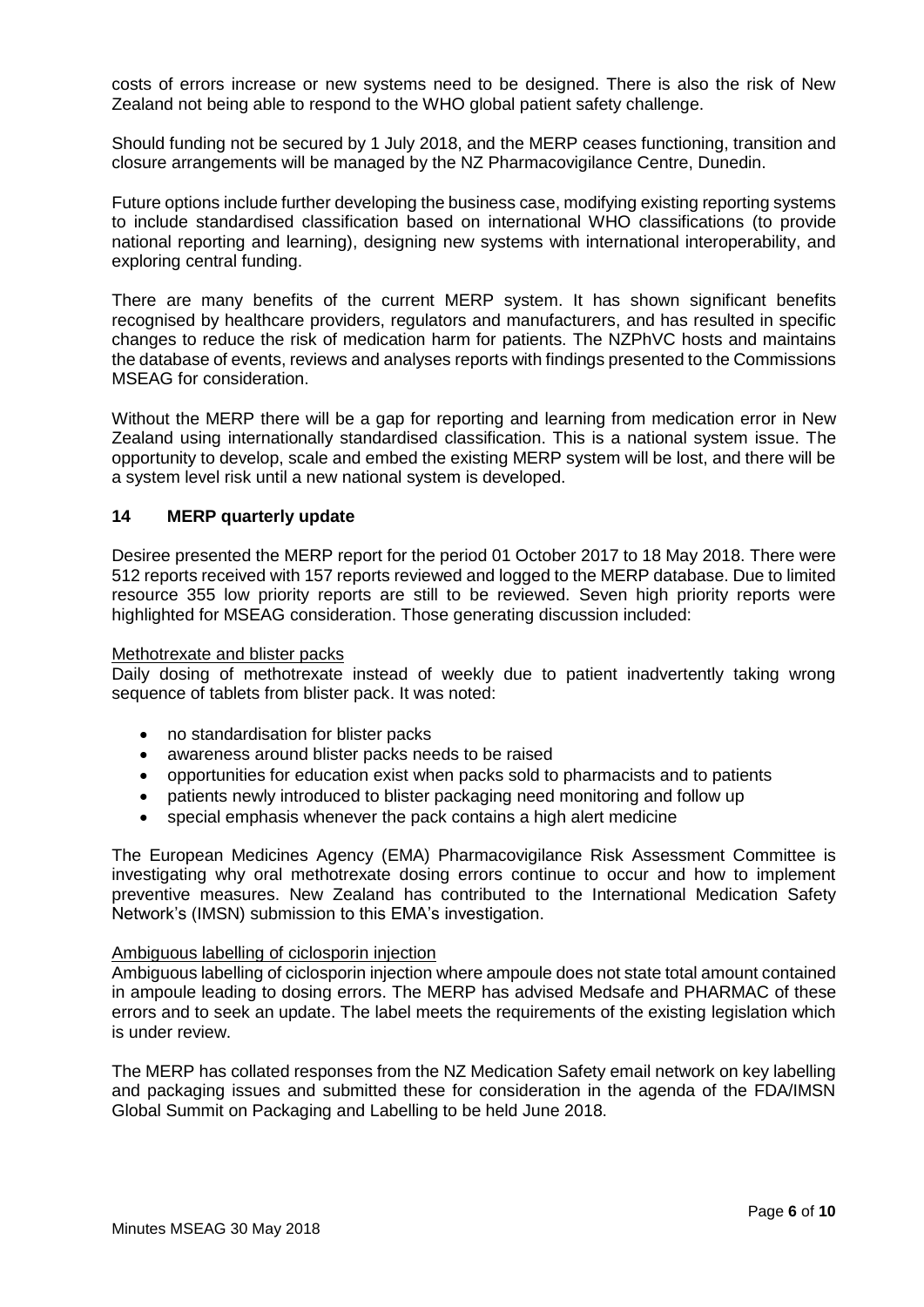## Errors with tramadol liquid

Further wrong dose and wrong strength errors with liquid tramadol occurred this quarter. The MERP has followed up with Medsafe regarding confusion between similar product packaging of commercial 100mg/mL drops and pump spray. The sponsor of the drops and spray is voluntarily withdrawing both products until the safety issues can be resolved. The possibility of a funded commercially produced extemporaneously compounded tramadol 10mg/mL oral liquid is being pursued. The Pharmacy Defence Association and Pharmacy Council have communicated safety advice to pharmacists.

*Action 180511 Medication safety specialist to follow up on commercially produced 10mg/mL extemporaneously compounded formulation*

## Atropine 0.01% eye drops safety concerns

This weaker strength is increasingly being prescribed by optometrists for children with myopia. Unfamiliarity with this use and strength, and no commercially available product are possible contributors to wrong strength errors. The Health and Disability Commissioner has published a case recently where the commercially available atropine 1% eye drops were dispensed when 0.01% prescribed. The MERP has received similar reports which highlights this is a wider systems issue.

The Pharmacy Defence Association and Pharmacy Council have communicated safety advice to pharmacists. The 0.01% strength must be sterile and sourced from a specialised compounding pharmacy. NZFC provides a caution in the atropine monograph. Other actions facilitated by the MERP include atropine 0.01% eye drops now listed in NZULM, warning now included in TONIQ dispensing system.

Alan and the group thanked Desiree again for the commitment and knowledge contributed to the MERP over many years, and for bringing these valuable reports to MSEAG. The reports have highlighted many serious medication safety issues and near misses across New Zealand, including patterns and smoke signals. Actions from this information have resulted in tangible system changes and improved medication safety nationally.

# **15 Medicines management digital services sector oversight group**

A number of key health agency stakeholders have a joint interest in improving the way medicines are managed across the system. A group has formed to provide strategic advice, leadership and oversight of medicines management digital services in New Zealand. The group includes representatives from DHBs, Ministry of Health, and other government agencies, professional colleges and organisations. The clinical lead for the medication safety programme has recently been appointed to join this group as a clinical medication safety and MSEAG representative.

Initial meetings focused on resolving contractual and communication issues with existing vendors across the system where there is disparity as a result of different vendors with different roles.

Four initial priorities for this group are: the national roll out of NZePS; exploring what can be done to enable system architecture (a key enabler that needs to be driven from central leadership); looking at hospital medicines systems; and opening access to data with interoperability as a high priority.

Success will see medicines information safely and securely following a patient through the health system with communication between providers, and consumers able to direct how their medicines information is provided.

*Action 180512 Add as a regular agenda item for future MSEAG meetings*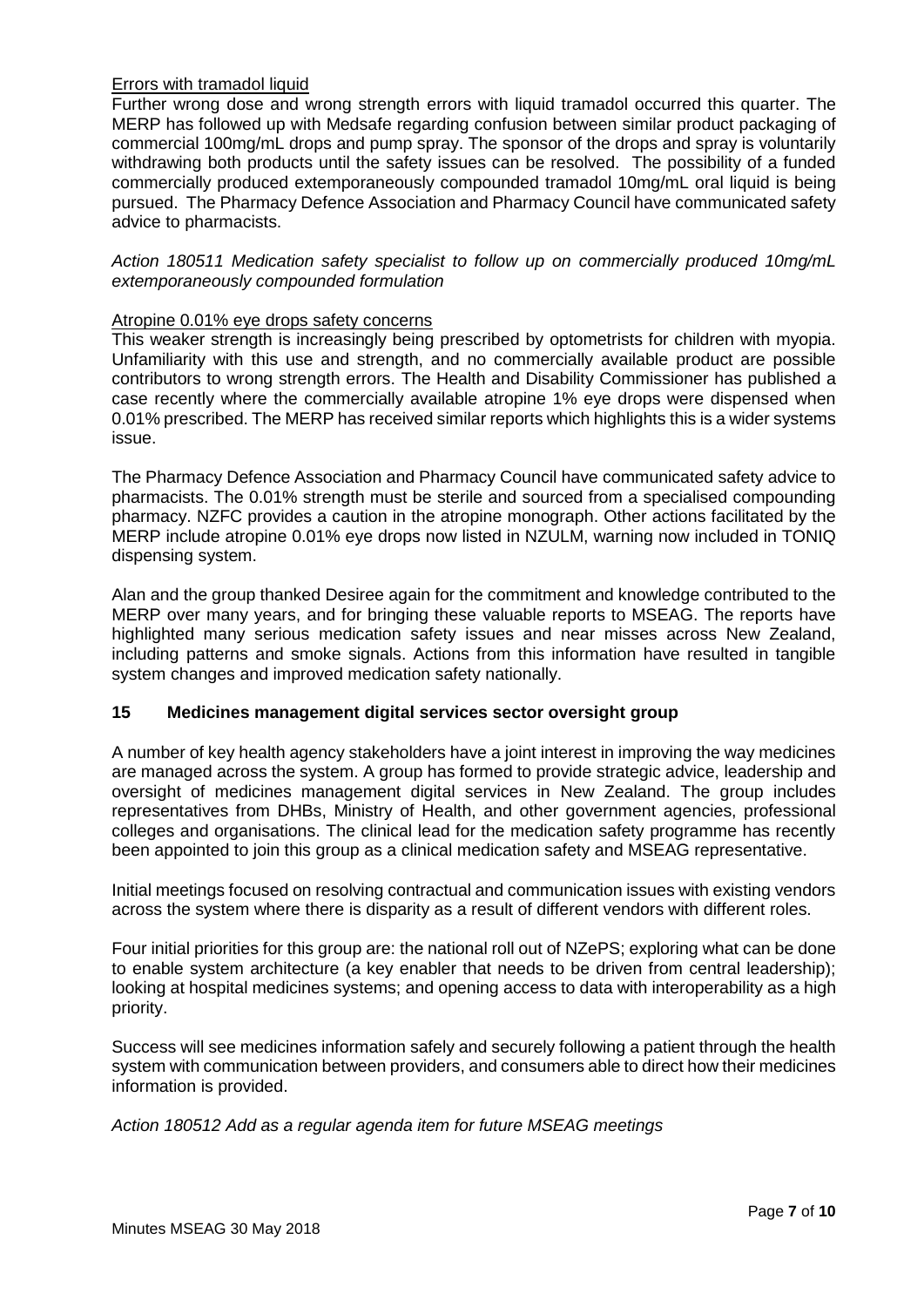## **16 eMedicines programme update**

There is currently the highest interest to date among clinical staff for NZePS, however barriers exist to progressing and implementing within DHBs at top leadership and funding levels. Over the past year the number of prescriptions being scanned has more than doubled, with a queue of GP practices waiting for the exemption for a triplicate controlled drug prescription. The Midland region is currently testing the use of the NZePS dispensing data for Medicines Reconciliation, and work continues with DHBs including Capital Coast DHB around integration of NZePS in addiction services.

The conversation needs to be changed away from individual systems and towards achieving the flow of medicines information. Systems are fragmented, and nowhere does the whole end to end process exist. The main barriers appear to be lack of capacity, funding and leadership.

# **17 Learning and improvement group refresh**

Karen Orsborn, Director, Health Quality Improvement and Deputy Chief Executive, provided an update on recent changes to the Commission's Learning and Improvement group. Over the past seven years the medication safety programme has come a long way including the successful roll out of a national medication chart, initiation of a system for paper based medicines reconciliation and many other achievements.

The Commission has two core functions of monitoring data and helping providers make improvements. The strategic direction for the next few years involves the four strategic priorities of improving consumer and whānau experience, improving health equity, reducing harm and mortality, and reducing unwarranted variation in patterns of care.

There is a move away from topic based programmes, to sector based groups of patient safety (includes medication safety), hospital improvement, community improvement, and a DHB funded mental health and addictions group. There have also been financial pressures with no increased funding over the life of the Commission and a reduced budget for the improvement arm.

There has been a focus on around thirteen specific topics with small teams and a reduction of harm in these areas. Other issues such as leadership, culture, information technology, Safety one Safety two, and consumer engagement are now more of a focus along with an increased focus on community including aged residential care.

The future of the MERP was discussed and the question asked what should the MSEAG be doing as a group. The Commission's role as custodian of funds is coming to an end with no sustainable governance or funding identified from 1 July 2018. The information provided from MERP to the MSEAG has been extremely valuable resulting in safety actions taken at multiple levels to prevent similar errors and the closure of this programme will create a vacuum in this reporting and learning. It is important that medication errors continue to be reported at a national level with a way of learning from these events.

Alan acknowledged and thanked Carmela on behalf of the group for her passionate and strategic leadership in medication safety, and her skills and influence resulting in a successful programme over the past seven years. Carmela thanked the group for their excellent support of the programme and noted there is likely to be ongoing collaboration and overlap with community work.

# **18 Programme quarterly update**

An update was provided on programme activities over this last quarter. Leadership and network strengthening has been ongoing with NZF recently adding an ex-officio representative to the MSEAG. The partnership with HISO has continued working towards digital standards setting and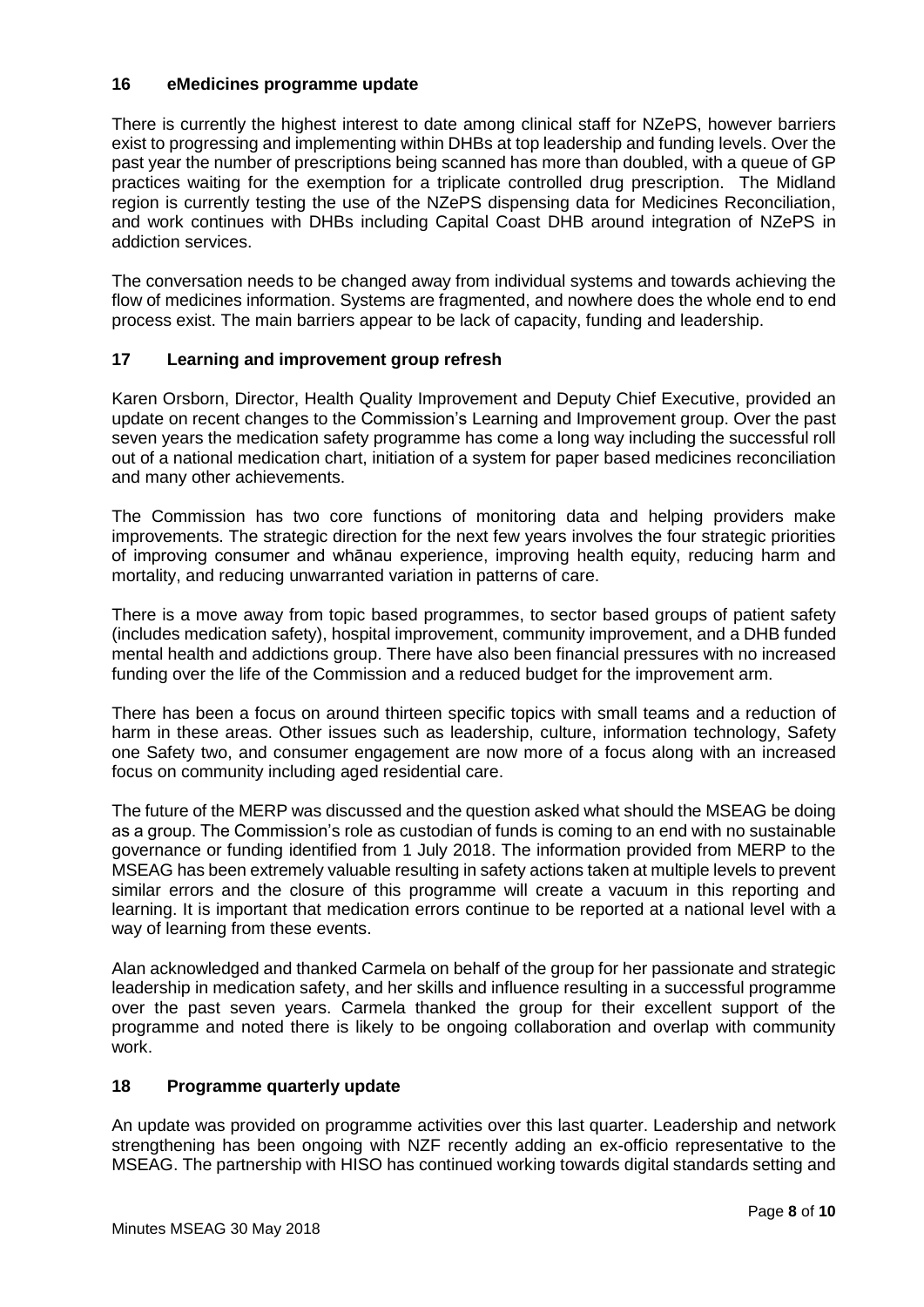integration of standardised information in clinical settings. Public comment is being sought on the Australian national guidelines for on-screen display of clinical medicines.

A meeting was held with Central TAS to discuss joint primary care and ARC project opportunities, and information meetings were also attended to discuss the pharmacy services agreement for integrated pharmacist services in the community. Catherine Proffitt from PHARMAC presented the equity work to Commission staff to bring increased awareness and networking across other related programmes. Discussions are underway to develop a potential project on medicines access equity in the Commission's Whakakotahi primary care initiative.

Meetings were held with other medication safety teams (NSW Clinical Excellence Commission and Queensland Health) to discuss areas of alignment and share programme workstreams and priorities. The WHO global patient safety challenge remains an ongoing priority and work continues on a cross-sector matrix to detail the work across the NZ sector supporting this challenge.

Work continues on the safe use of opioids including regular teleconferences and sub-group discussions. The implementation guide, frequently asked questions, and data collection forms will be revised following further refinement of some of the definitions, the group is working towards July 2018 to implement outcome measures using National Minimum Dataset data, and October 2018 for process and balance measures. The three DHBs (Northland, Whanganui, Bay of Plenty) with the highest regional opioid usage as identified through the Opioid Atlas, have been invited to collaborate with a view to using LifeQI.

The Commission received a letter from the Australian and New Zealand College of Anaesthetists on their recent statement addressing concerns about slow-release opioids in the management of acute pain. The statement has been publicised on the websites of ANZCA and the Commission.

The Ogilvy medication discharge project to improve consumer experience continues and once completed, will be evaluated. It is anticipated there will be potential to create resources and scale interventions for wider impact. A planning process has been completed to identify and document equity actions for the medication safety programme to align with the Commission's internal equity action plan.

Following the forum in December to discuss the future of medication error reporting in NZ and the existing MERP programme, an action group was formed however no funding/governance group emerged. With the recent internal restructure of programmes, adverse events monitoring including the medication safety programme will now be embedded into a new patient safety group, with priorities focused on areas of high patient harm. The safe and quality use of medicines will continue to be an integral part of future discussions and priority areas for action.

The interim aged residential care medication chart implementation and training guide update has been completed and the eMeds infographic of high level benefits for the eMeds programme under the Ministry of Health oversight group was completed and uploaded to the Commission's website. A strategy paper on digital platforms for health services is being prepared for the Minister of Health.

On-going discussions are in place with the adverse events team to increase collaboration and ensure a future vision of integrated medication incident reporting within adverse events reporting. Work has continued in scoping the ARC programme which will likely include significant cross programme work with medication safety. There will be a medicines management project in the mental health and addictions programme next year, and work has commenced in advance care planning.

This quarter the medication safety programme has continued work across all workstreams, and completed a draft plan for priorities and programme focus for 2018-19 and beyond. This next